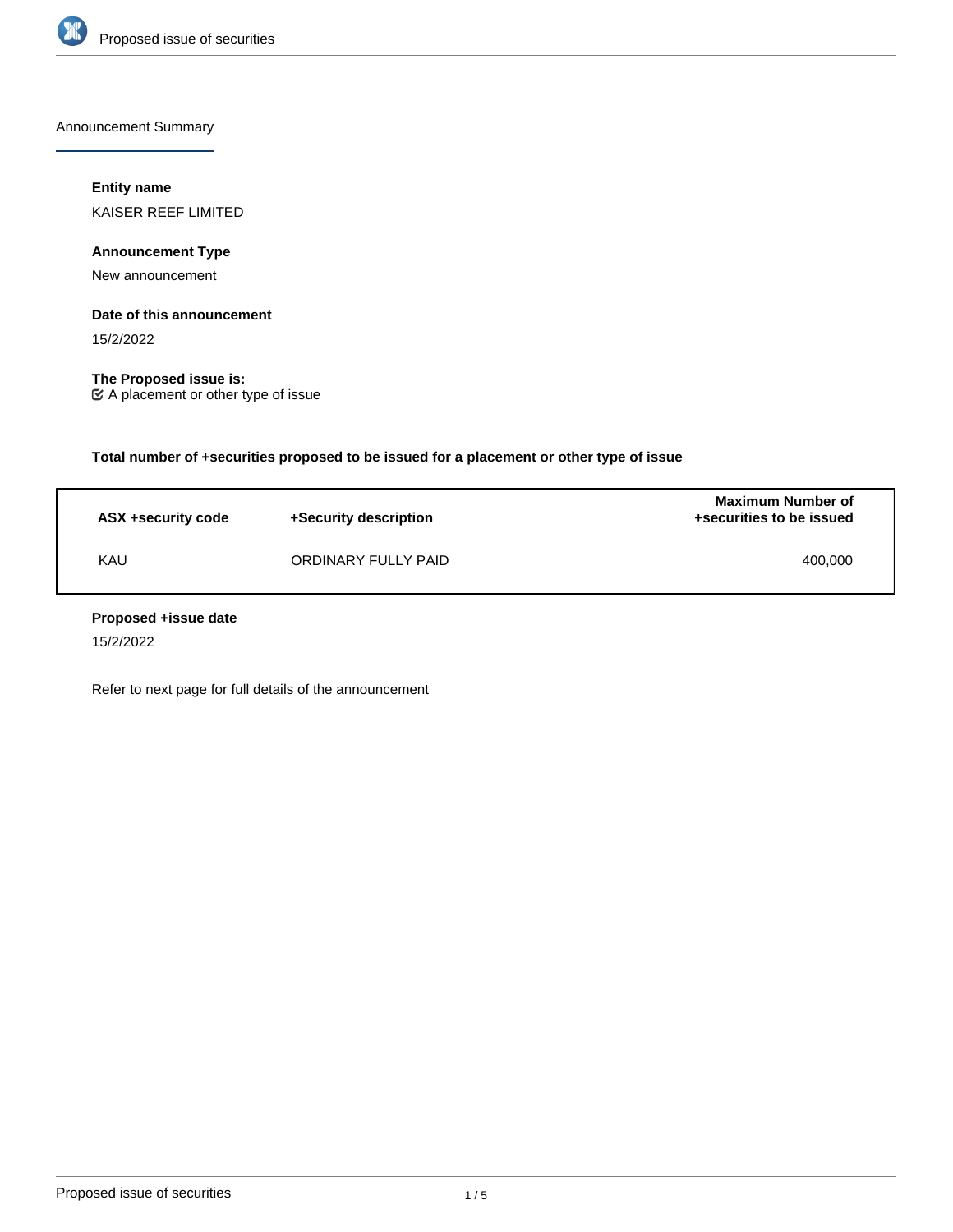

## Part 1 - Entity and announcement details

## **1.1 Name of +Entity**

KAISER REEF LIMITED

We (the entity named above) give ASX the following information about a proposed issue of +securities and, if ASX agrees to +quote any of the +securities (including any rights) on a +deferred settlement basis, we agree to the matters set out in Appendix 3B of the ASX Listing Rules.

If the +securities are being offered under a +disclosure document or +PDS and are intended to be quoted on ASX, we also apply for quotation of all of the +securities that may be issued under the +disclosure document or +PDS on the terms set out in Appendix 2A of the ASX Listing Rules (on the understanding that once the final number of +securities issued under the +disclosure document or +PDS is known, in accordance with Listing Rule 3.10.3C, we will complete and lodge with ASX an Appendix 2A online form notifying ASX of their issue and applying for their quotation).

**1.2 Registered Number Type**

**Registration Number**

38635910271

**1.3 ASX issuer code**

KAU

ABN

# **1.4 The announcement is**

New announcement

## **1.5 Date of this announcement**

15/2/2022

**1.6 The Proposed issue is:**

 $\mathfrak{C}$  A placement or other type of issue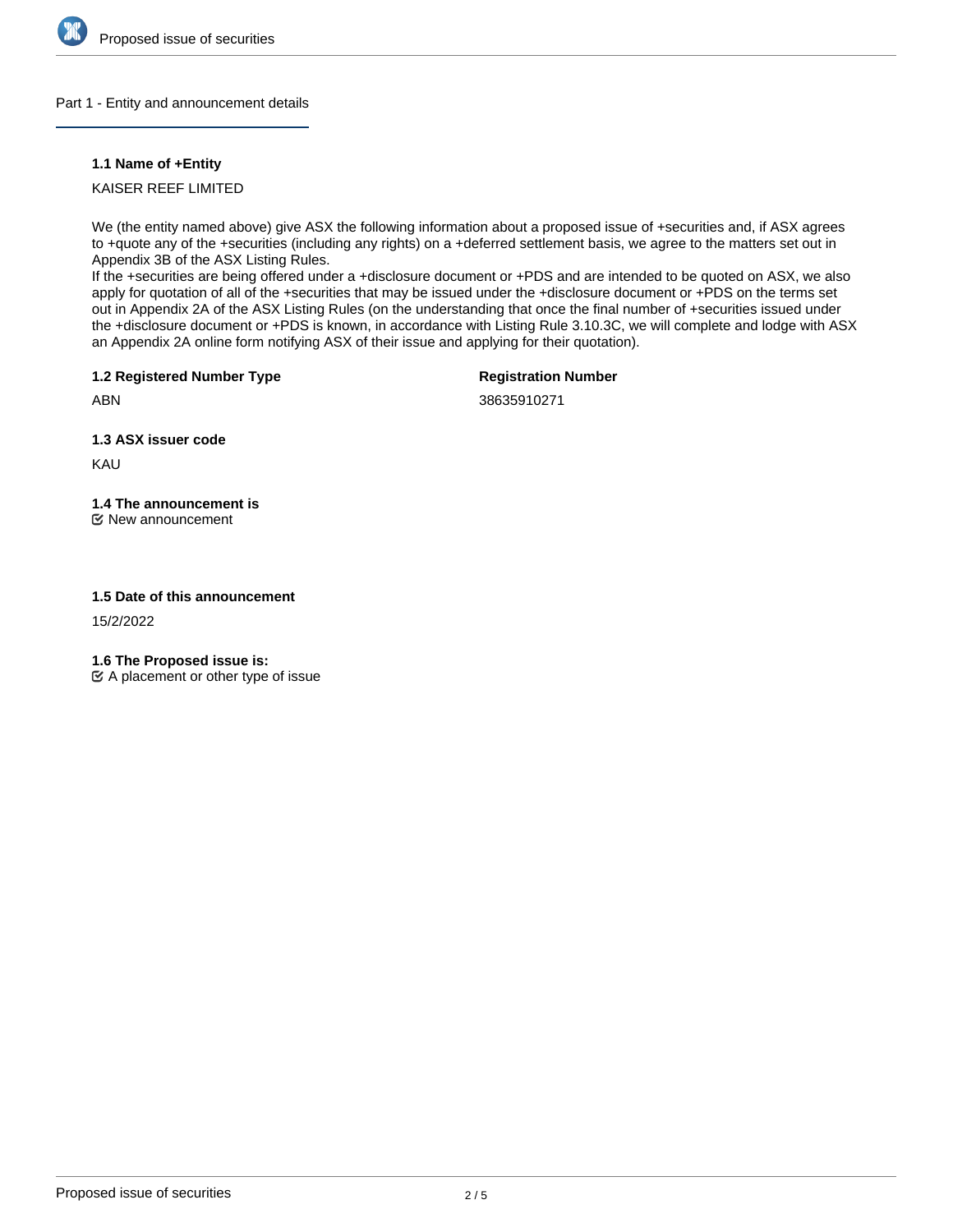

Part 7 - Details of proposed placement or other issue

Part 7A - Conditions

**7A.1 Do any external approvals need to be obtained or other conditions satisfied before the placement or other type of issue can proceed on an unconditional basis?** No

Part 7B - Issue details

**Is the proposed security a 'New class' (+securities in a class that is not yet quoted or recorded by ASX) or an 'Existing class' (additional securities in a class that is already quoted or recorded by ASX)?** Existing class

**Will the proposed issue of this +security include an offer of attaching +securities?** No

Details of +securities proposed to be issued

#### **ASX +security code and description**

KAU : ORDINARY FULLY PAID

#### **Number of +securities proposed to be issued**

400,000

**Offer price details**

**Are the +securities proposed to be issued being issued for a cash consideration?** No

#### **Please describe the consideration being provided for the +securities**

Nil - bonus issue to contractor in recognition of expanded role undertaken by a contractor

**Please provide an estimate of the AUD equivalent of the consideration being provided for the +securities**

78,000.000000

**Will these +securities rank equally in all respects from their issue date with the existing issued +securities in that class?** Yes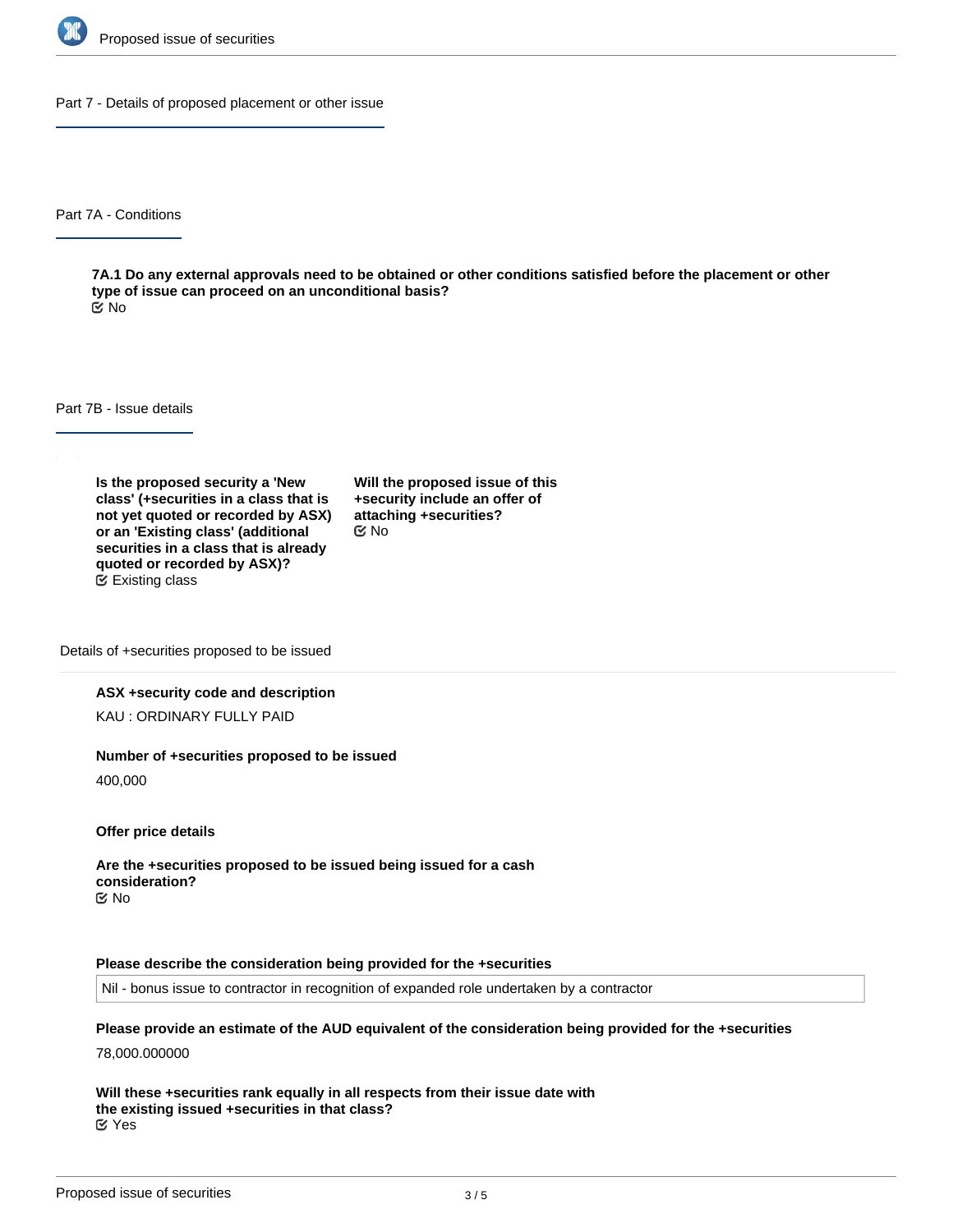

Part 7C - Timetable

**7C.1 Proposed +issue date** 15/2/2022

Part 7D - Listing Rule requirements

**7D.1 Has the entity obtained, or is it obtaining, +security holder approval for the entire issue under listing rule 7.1?** No

**7D.1b Are any of the +securities proposed to be issued without +security holder approval using the entity's 15% placement capacity under listing rule 7.1?** Yes

**7D.1b ( i ) How many +securities are proposed to be issued without security holder approval using the entity's 15% placement capacity under listing rule 7.1?**

400,000

**7D.1c Are any of the +securities proposed to be issued without +security holder approval using the entity's additional 10% placement capacity under listing rule 7.1A (if applicable)?** No

**7D.2 Is a party referred to in listing rule 10.11 participating in the proposed issue?** No

**7D.3 Will any of the +securities to be issued be +restricted securities for the purposes of the listing rules?** No

**7D.4 Will any of the +securities to be issued be subject to +voluntary escrow?** No

Part 7E - Fees and expenses

**7E.1 Will there be a lead manager or broker to the proposed issue?** No

**7E.2 Is the proposed issue to be underwritten?** No